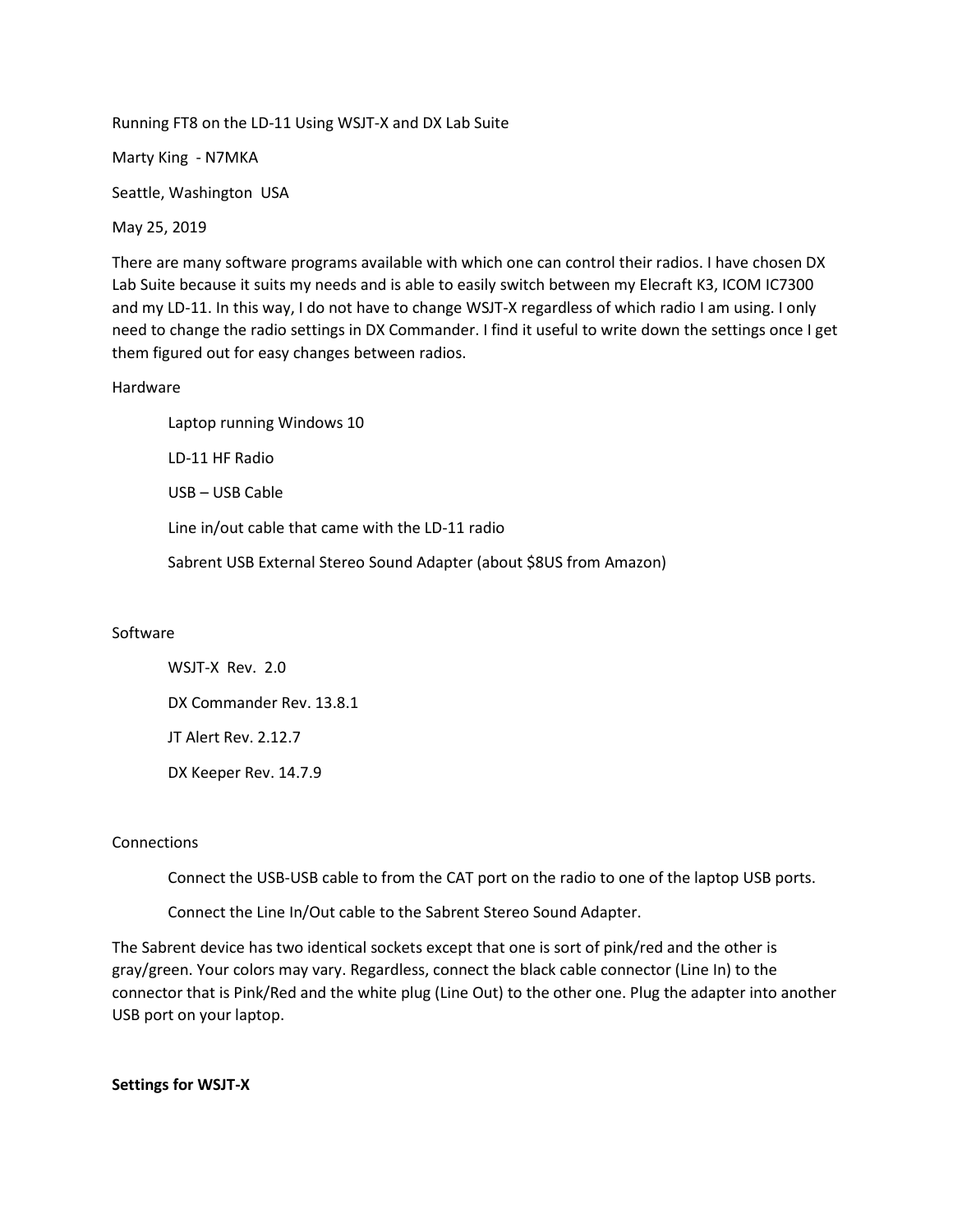On the Radio Tab:

Rig: DX Lab Suite Commander

PTT Method: CAT

Mode: None

Split Operation: Fake It

#### On the Audio Tab:

Soundcard Input: USB Audio Device

Soundcard Output: USB Audio Device

### **Settings for DX Commander**

On the General Tab:

Radio: Kenwood

Interrogation is checked

Command Interval: 200 ms

Scan Dwell: 1

# On the Ports Tab:

Port #: You need to choose the port number that the CAT USB is plugged in to. This can be determined by opening Device Commander and looking at the COM and LPT ports while plugging and out the USB cable to the radio CAT port. You can see a COM port coming and going. Mine generally goes to COM10. Yours may vary. **Note: this is a very important setting. You have to get this right for it to work.**

| Baud: 9600                                     |
|------------------------------------------------|
| Word: 8                                        |
| Parity: None                                   |
| Stop: 1                                        |
| DTR and RTS: both set to TX                    |
| Secondary CAT Serial Port: Not checked/enabled |

### **Laptop Audio Settings:**

Go to the PC audio settings and be sure that the Sound/audio input and output are set to USB Audio Device.